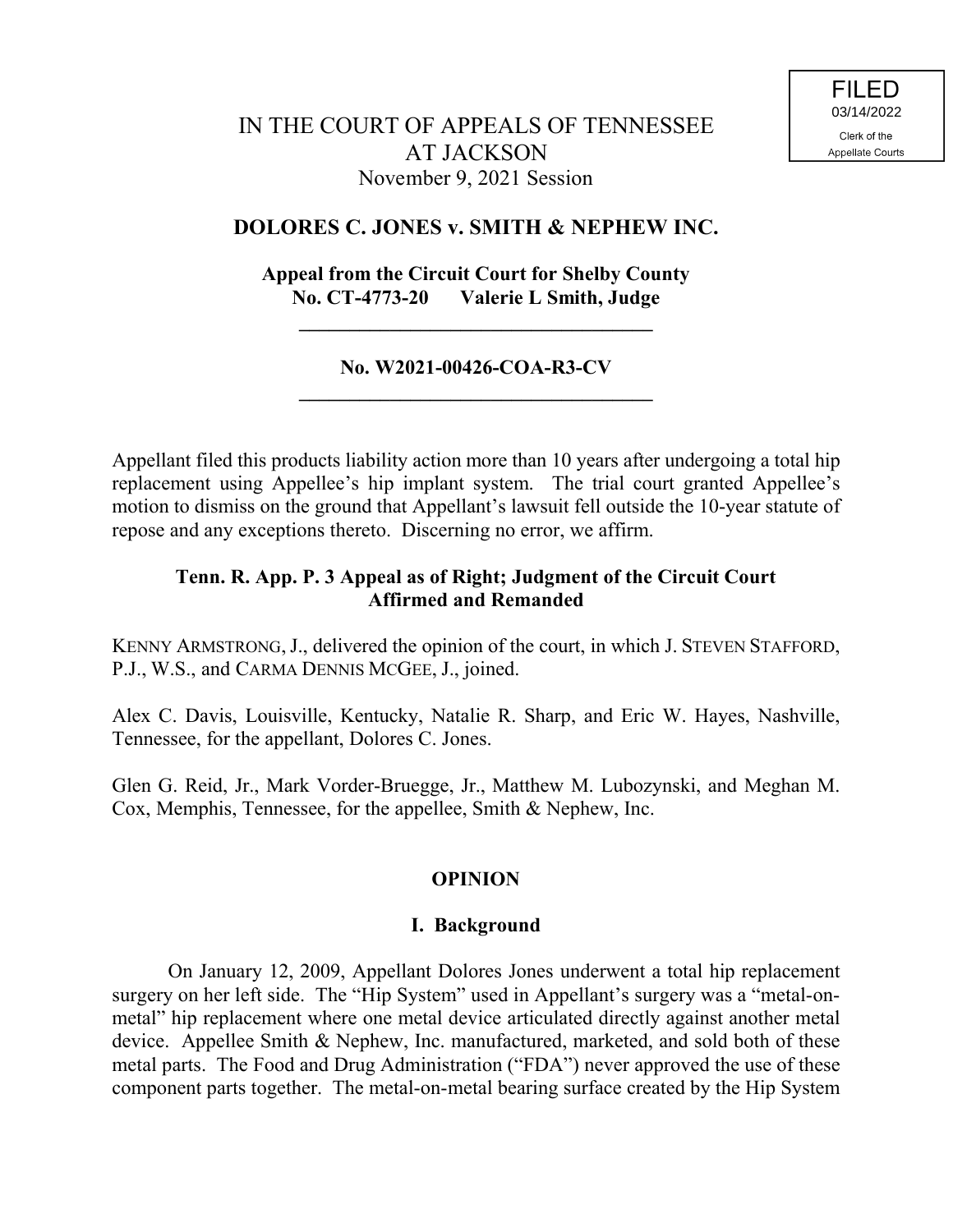allegedly caused a gradual release of toxic cobalt and chromium ions into Appellant's hip joint. Over many years, this toxic metal release allegedly caused Appellant to develop metal ion disease. Appellant also experienced damage to the soft tissue in her hip joint. As a result of this damage, on November 11, 2019, Appellant underwent surgery to replace the original Hip System implant. During this surgery, it was discovered that Appellant had a fluid collection in her hip joint that was consistent with metal ion disease.

On November 10, 2020, Appellant filed a complaint for damages in the Shelby County Circuit Court ("trial court"), wherein she alleged that Appellee's hip replacement products caused metal ions to enter her bloodstream, destroying the tissue in her hip, creating an adverse reaction, and requiring a new hip replacement surgery. Appellant also alleged that the devices used in her original hip replacement surgery have high failure, injury, and complication rates, and that Appellee actively and intentionally misled the public, medical community, health care providers, and patients into believing that these products were safe and effective. In the complaint, Appellant alleged negligence, strict products liability, breach of warranties, negligent misrepresentation, unfair and deceptive trade practices, misrepresentation by omission, constructive fraud, and negligent infliction of emotional distress. On November 30, 2020, Appellant filed an amended complaint, containing the same allegations but also including the following language:

This case is filed within the applicable statute of limitations, and [Appellant] has a good faith cause to believe it fits within the meaning of an exception to Tennessee's applicable statute of repose, because the injuries suffered by [Appellant] often take considerably longer than ten years to manifest themselves, in a fashion similar to injuries from exposure to asbestos.

On December 9, 2020, Appellee filed a motion to dismiss, arguing that all of Appellant's claims were based on allegations that the implant she received more than 10 years prior to filing her complaint was defective. Thus, Appellee argued that the lawsuit was governed by the Tennessee Products Liability Act ("TPLA"), which provided a 10 year statute of repose, discussed *infra*, which barred Appellant's claims. On January 11, 2021, Appellant filed her response in opposition to the motion to dismiss, and Appellee filed a reply brief on January 15, 2021.

On February 8, 2021, the trial court heard Appellee's motion to dismiss. By order of March 26, 2021, the trial court granted the motion with prejudice. Specifically, the trial court found that: (1) this was a products liability action governed by the TPLA; (2) the action commenced when Appellant filed her complaint on November 10, 2020; (3) the TPLA provides a conventional statute of limitations and a statute of repose; (4) the statute of repose extinguishes a products liability claim that is not filed within 10 years "from the date on which the product was first purchased for use or consumption;" (5) the exceptions to the statute of repose are not applicable in this case; (6) the medical device products in question were implanted into Appellant on or about January 12, 2009; (7) because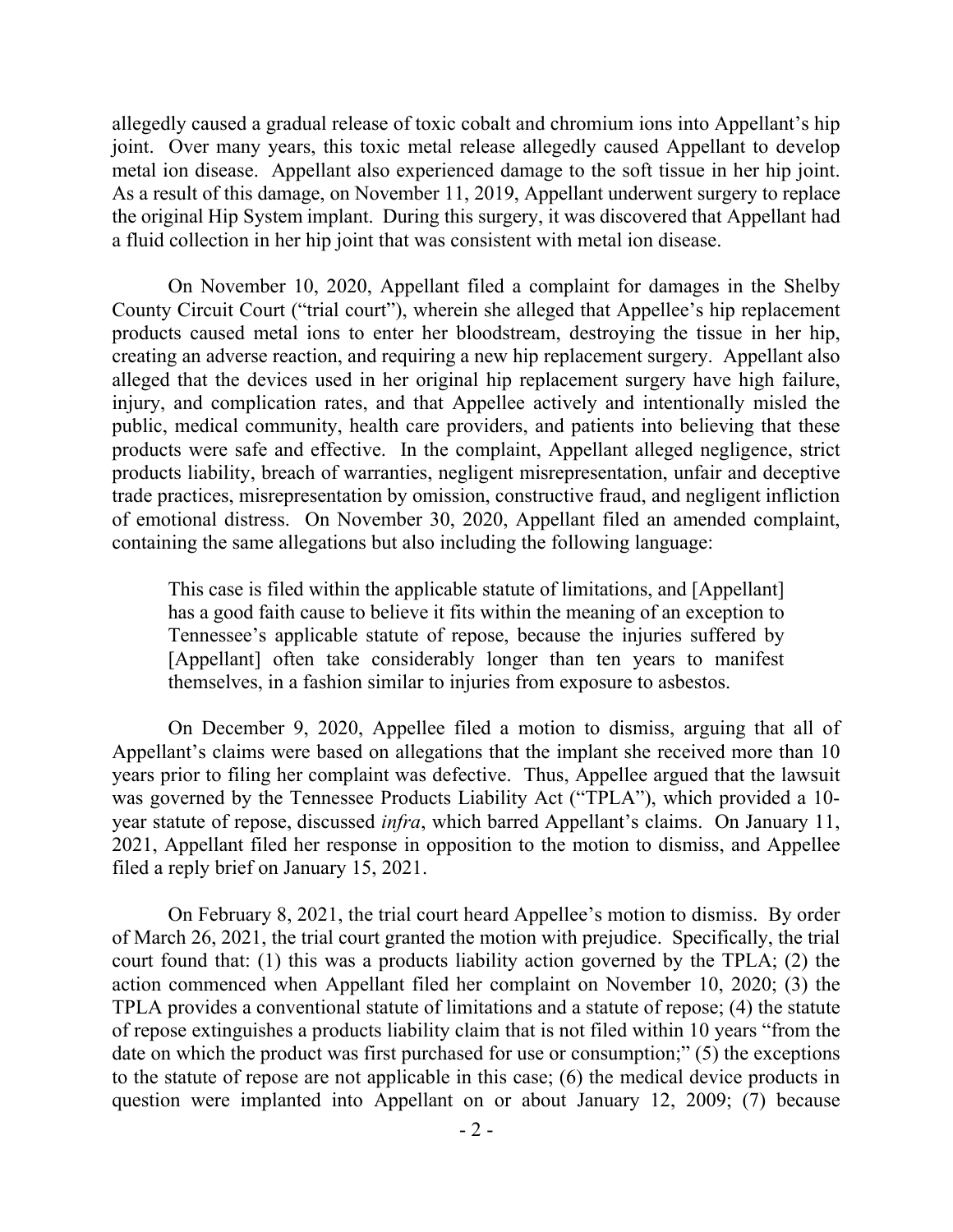Appellant's original complaint was not filed until November 10, 2020, it was filed more than 10 years after the devices were implanted; and (8) the action was commenced after the expiration of the repose period provided in the TPLA. Appellant appeals.

#### **II. Issues**

As stated in her brief, Appellant raises two issues for review:

- 1. Whether the Circuit Court erred in failing to determine that the latent nature of metal ion disease brings Appellant's claims outside [] Tennessee's Statute of Repose.
- 2. Whether the Circuit Court erred by not exempting Appellant's claims from Tennessee's State of Repose based on Smith & Nephew's fraudulent concealment of the Hip System's defective nature.

#### **III. Standard of Review**

This case was decided on the grant of Appellee's motion to dismiss. The resolution of a Tennessee Rule of Civil Procedure 12.02 motion to dismiss is determined by an examination of the pleadings alone. *Trau-Med of Am., Inc. v. Allstate Ins. Co.*, 71 S.W.3d 691, 696 (Tenn. 2002). A defendant who files a motion to dismiss "'admits the truth of all of the relevant and material allegations contained in the complaint, but . . . asserts that the allegations fail to establish a cause of action.'" *Brown v. Tenn. Title Loans, Inc*., 328 S.W.3d 850, 854 (Tenn. 2010) (quoting *Freeman Indus., LLC v. Eastman Chem. Co*., 172 S.W.3d 512, 516 (Tenn. 2005)). In considering a motion to dismiss, courts "must construe the complaint liberally, presuming all factual allegations to be true and giving the plaintiff the benefit of all reasonable inferences." *Tigg v. Pirelli Tire Corp*., 232 S.W.3d 28, 31-32 (Tenn. 2007) (citing *Trau-Med of Am., Inc.*, 71 S.W.3d at 696). A trial court should grant a motion to dismiss "only when it appears that the plaintiff can prove no set of facts in support of the claim that would entitle the plaintiff to relief." *Crews v. Buckman Labs Int'l, Inc.*, 78 S.W.3d 852, 857 (Tenn. 2002); *see also Lanier v. Rains*, 229 S.W.3d 656, 660 (Tenn. 2007). We review the trial court's legal conclusions regarding the adequacy of the complaint *de novo* with no presumption that the trial court's decision was correct. *Webb v. Nashville Area Habitat for Humanity, Inc*., 346 S.W.3d 422, 426 (Tenn. 2011).

#### **IV. Analysis**

Appellant does not dispute that this is a products liability action or that her claims are subject to the TPLA. *See generally* Tenn. Code Ann. § 29-28-101, *et seq.* Although Appellant does not appear to dispute the fact that she filed her initial complaint outside the TPLA's statute of repose, for completeness we briefly review the applicable law. Statutes of repose "'typically begin to run with the happening of some event unrelated to the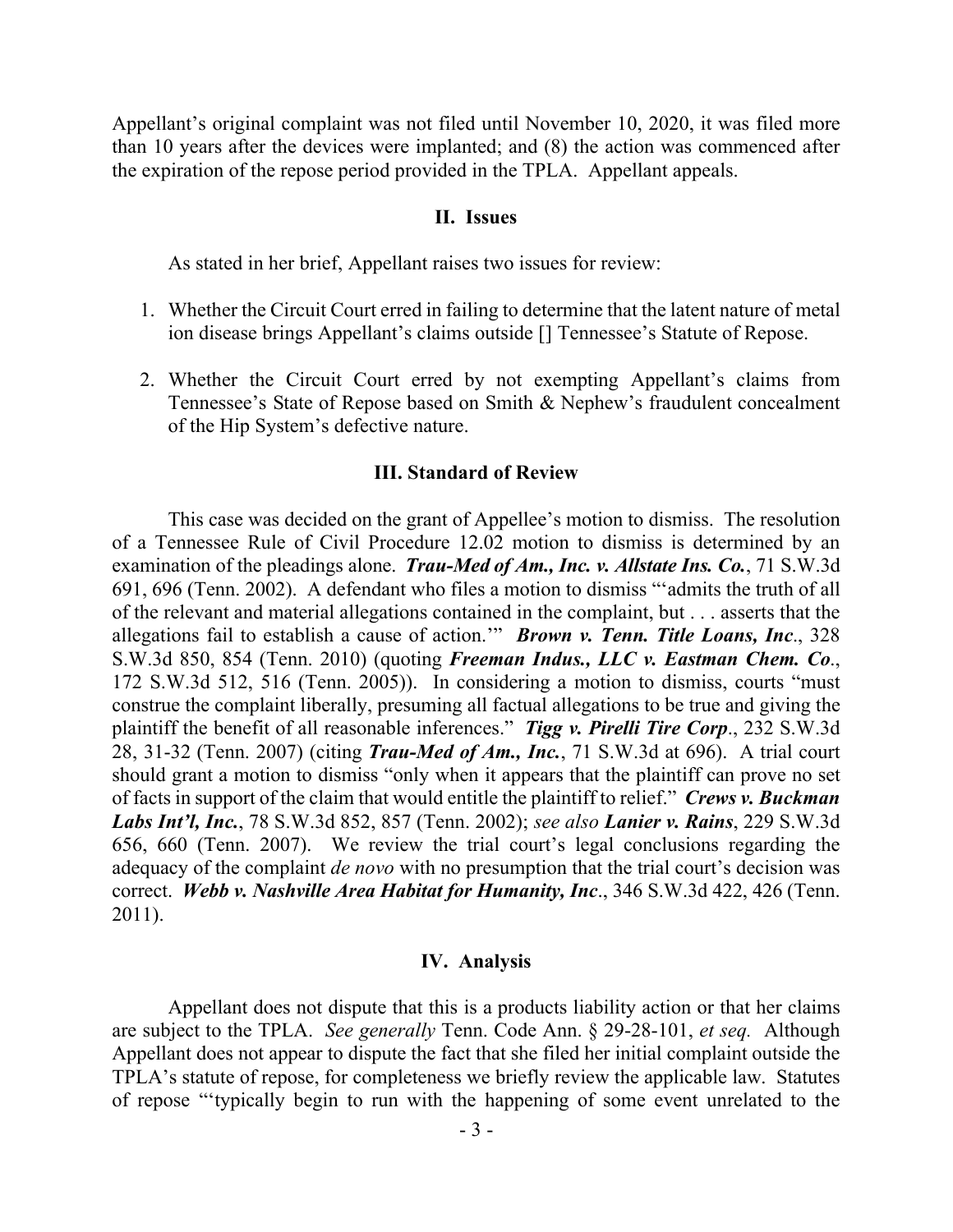traditional accrual of the plaintiff's cause of action.'" *Etheridge ex rel. Etheridge v. YMCA of Jackson*, 391 S.W.3d 541, 546 (Tenn. Ct. App. 2012) (quoting *Penley v. Honda Motor Co., Ltd.*, 31 S.W.3d 181, 184 (Tenn. 2000)). "[C]ourts of this state have construed statutes of repose as an absolute time limit within which actions must be brought," regardless of whether a plaintiff's cause of action has accrued. *Penley*, 31 S.W.3d at 184. Indeed, the Tennessee Supreme Court has explained that, "'[w]here [a plaintiff's] injury occurs outside the [repose] period, no substantive cause of action ever accrues, and a claimant's actions are likewise barred.'" *Penley*, 31 S.W.3d at 184 (quoting *Gillam v. Firestone Tire & Rubber Co.*, 489 N.W.2d 289, 291 (Neb. 1992)). Relevant here, the TPLA's statute of repose requires an action "be brought within ten (10) years from the date on which the product was first purchased for use or consumption . . . ." Tenn. Code Ann. § 29-28-103(a). Taking the facts in Appellant's complaint as true, *see Tigg*, 232 S.W.3d at 31-32, Appellant underwent total hip replacement surgery on January 12, 2009. Accordingly, it was on this date that Appellee's "product was first purchased for use or consumption" by Appellant. Thus, Appellant was required to bring her products liability action against Appellee no later than *January 12, 2019*. As discussed *supra*, Appellant filed her complaint on *November 10, 2020*, which was well outside the time limit imposed by the statute of repose.

"'Despite the absolute and unyielding nature of statutes of repose,' our General Assembly has provided certain exceptions to allow the commencement of a lawsuit beyond the repose period." *Etheridge ex rel. Etheridge*, 391 S.W.3d at 546 (quoting *Penley*, 31 S.W.3d at 184). "'[W]hen the General Assembly has desired that exceptions apply to a statute of repose . . . the exception is either found with the language of the statute itself, or in another part of the code specifically referencing the particular statute of repose.'" *Id.*  (quoting *Penley*, 31 S.W.3d at 184-85).The exceptions to the TPLA's ten-year statute of repose are found in the language of the statute itself. Tennessee Code Annotated section 29-28-103(a) provides that minors who are injured must bring the action "within a period of one (1) year after attaining the age of majority." Tenn. Code Ann. § 29-28-103(a). Further, Tennessee Code Annotated section 29-28-103(b) provides that such "limitation of actions shall not apply to any action resulting from exposure to asbestos or to the human implantation of silicone gel breast implants." Tenn. Code Ann. § 29-28-103(b).

Appellant does not argue that the current exceptions to the TPLA's statute of repose apply here, and, indeed, they do not. Rather, she asks this Court to *create* two *new*  exceptions. Specifically, Appellant argues that "exceptions to the deadlines imposed by statutes of repose are routinely made [*in other states*] in cases such as this one involving latent diseases and cases where defendants fraudulently conceal the defective nature of their products." (Emphasis added). Although Appellant provides case law from North Carolina, Florida, and Georgia in support of her argument, she provides no *Tennessee*  authority that would allow this Court to take the action she requests. We are not a legislative body, and Appellant's request is not within our purview. Our role is to apply the law as the legislature has written it.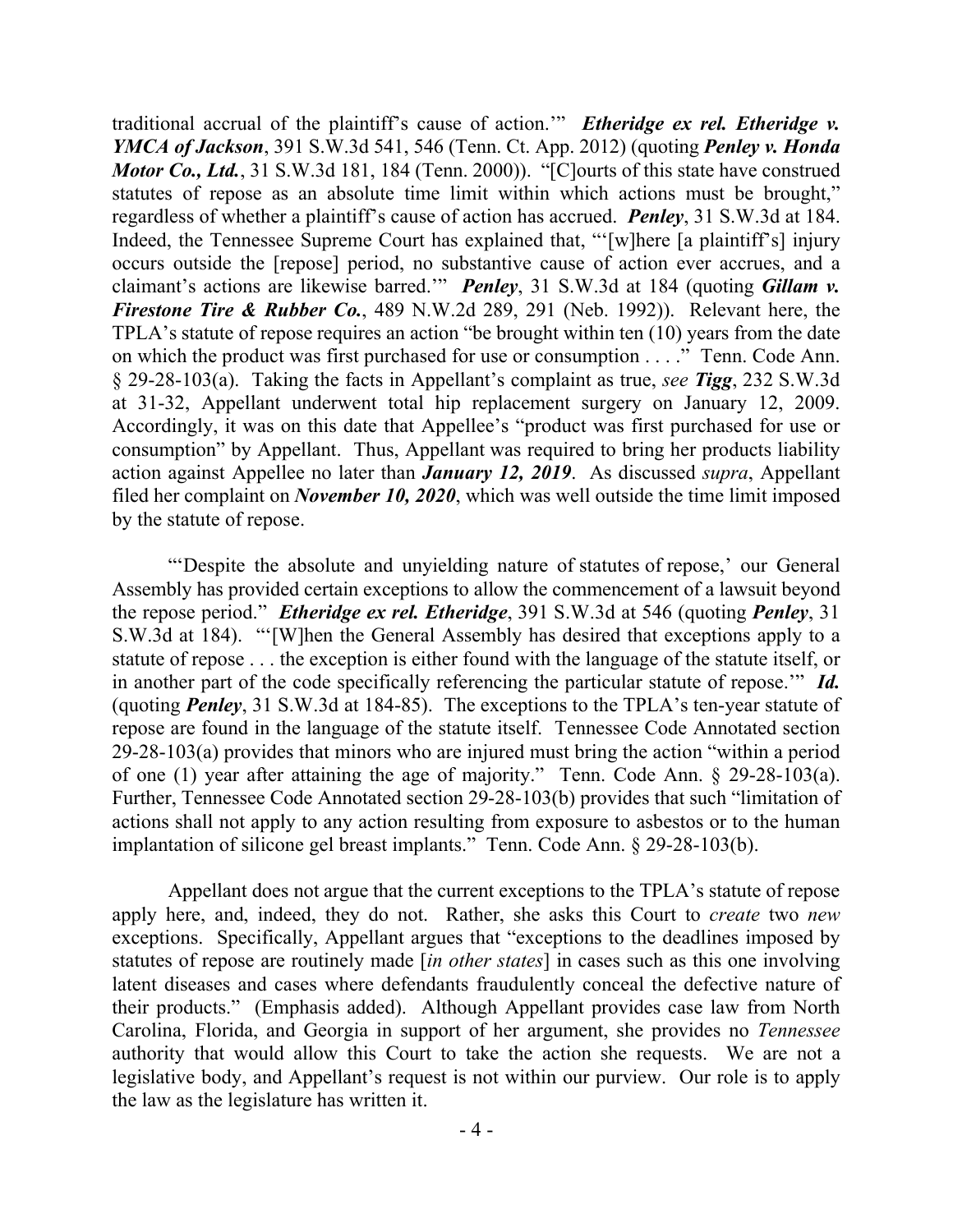To this end, Tennessee court's must ascertain and fully effectuate the "legislative intent [of the statute], *taking care not to broaden [it] beyond its intended scope* . . . ." *Womack v. Corr. Corp. of Am.*, 448 S.W.3d 362, 366 (Tenn. 2014) (citing *Shore v. Maple Lane Farms, LLC*, 411 S.W.3d 405, 420 (Tenn. 2013) (emphasis added); *Carter v. Bell*, 279 S.W.3d 560, 564 (Tenn. 2009)). As the Tennessee Supreme Court has explained, "[o]ur analysis naturally begins with the words used in the statute," *Womack*, 448 S.W.3d at 366 (citing *Shore*, 411 S.W.3d at 420), and we must interpret those words under their "natural and ordinary meaning in the context in which they appear and in light of the statute's general purpose." *Id.* (quoting *Mills v. Fulmarque, Inc.*, 360 S.W.3d 362, 368 (Tenn. 2012)). "[I]f the language of a statute is clear, we must apply its plain meaning without a forced interpretation." *Calaway ex rel. Calaway v. Schucker*, 193 S.W.3d 509, 514 (Tenn. 2005), *as amended on reh'g in part* (Feb. 21, 2006) (citing *Mooney v. Sneed*, 30 S.W.3d 304, 306 (Tenn. 2000)). The language in the TPLA's statute of repose is clear: "*Any* action against a manufacturer or seller of a product for injury to person . . . caused by its defective or unreasonably dangerous condition must be brought . . . within ten (10) years from the date on which the product was first purchased for use or consumption." Tenn. Code Ann. § 29-28-103(a) (emphasis added). Likewise, the statutory language regarding exceptions to the statute of repose is equally clear: minors must bring the action within one year after reaching majority; and the ten-year limitation shall not apply to any action resulting from exposure to asbestos or to the human implantation of silicone gel breast implants. Tenn. Code Ann. § 29-28-103(a), (b). These are the sole exceptions to the TPLA's statute of repose.

The issue here is not one of statutory *interpretation*. 1 The statute is clear and requires no forced interpretation. As such, Appellant's argument asks us to do what we cannot—expand Tennessee Code Annotated section 29-28-103(b) to include new exceptions for "latent" or "creeping" diseases and/or a defendant's fraudulent concealment. The Tennessee Supreme Court addressed a similar argument several years ago in *Penley v. Honda Motor Company*. In *Penley*, the plaintiff argued that the TPLA's ten-year statute of repose should have been tolled during her temporary mental incompetency. *Penley*, 31 S.W.3d at 183. Similar to the case at bar, in *Penley*, it was undisputed that the TPLA

 $\overline{a}$ 

<sup>&</sup>lt;sup>1</sup> In her appellate brief, Appellant cites a series of cases where Tennessee courts declined to apply a "particular reading of a statute [that] would lead to *unintended* and unfortunate results." (Emphasis added). As discussed, *infra*, this is not an issue of statutory *interpretation* as the language concerning the statute of repose and its exceptions is clear. Furthermore, it does not appear that the statute of repose has yielded "unintended" results. To the contrary, when the General Assembly enacted the TPLA in 1978, it recognized "that uncertainty as to future liability increased the premiums for product liability insurance, which in turn increased the costs of production and ultimately consumer prices." *Penley*, 31 S.W.3d at 187. Indeed, the General Assembly "considered the limitation of future liability to a reasonable and specific period to be one of the most important keys in solving the perceived products liability crisis." *Id.* Thus, it appears that the General Assembly intended for the TPLA's statute of repose to bar most products liability actions "within ten (10) years from the date on which the product was first purchased for use or consumption . . . ." Tenn. Code Ann. § 29-28-103(a).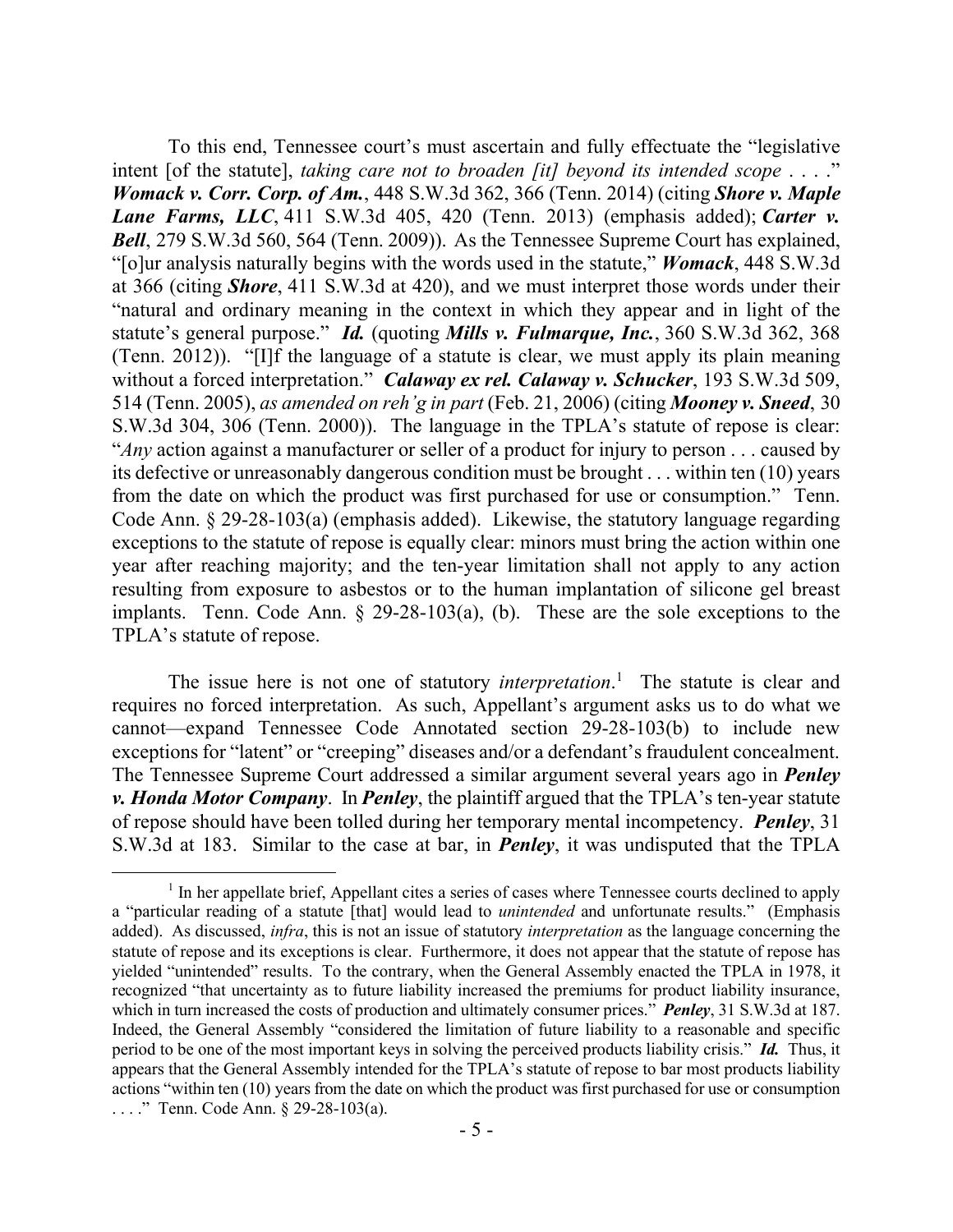governed the plaintiff's claims and that she brought suit more than ten years after the subject product was "purchased for use or consumption." *Id.* The plaintiff's only argument was that the statute of repose was tolled "during any period in which the plaintiff [was] mentally incapacitated." *Id.* In its opinion, the Tennessee Supreme Court analyzed the TPLA's statute of repose, its two exceptions, and case law concerning statutory interpretation, much as we have done above. Ultimately, the Tennessee Supreme Court concluded that the TPLA

expressly exempts certain causes of action from application of the ten-year statute of repose. For example, the ten-year statute of repose does not strictly apply in the case of minors, who may still bring an action within one year of attaining majority even if the initial ten-year period has long since expired. Tenn. Code Ann. § 29-28-103(a). Moreover, since the original enactment of the TPLA in 1978, the General Assembly has carefully carved out two other exceptions to the statute of repose. In 1979, the legislature exempted asbestos claims from the operation of the statute of repose, 1979 Tenn. Pub. Acts ch. 162, § 1, and in 1993, the General Assembly extended the ten-year period to twenty-five years for claims arising from injury caused by silicone gel breast implants, 1993 Tenn. Pub. Acts ch. 457. Any reference to persons of unsound mind, however, is conspicuously absent.

It is a well-established canon of statutory construction that "the mention of one subject in a statute means the exclusion of other subjects that are not mentioned." *See, e.g., Carver v. Citizen Util. Co.*, 954 S.W.2d 34, 35 (Tenn. 1997) (citations omitted). Section 29-28-103 originally contained one express exception to the general ten-year limitations period, and the General Assembly has twice amended the statute since 1978 to include other express exceptions. The failure of the General Assembly to expressly include any provision exempting persons of unsound mind from the statute of repose strongly indicates its desire not to have such an exemption. Accordingly, we will not rewrite this statute to insert other categories not intended by the General Assembly. If the General Assembly intended for mental incapacity to toll the ten-year statute of repose, it could easily have done so while amending the statute to provide for other exceptions.

*Penley*, 31 S.W.3d at 185-86 (emphasis added). The same is true here. This Court cannot expand/rewrite the statute to create a general latent disease exception or a fraudulent concealment exception to the TPLA's statute of repose. 2 Under the current version of the

 $\overline{a}$ 

<sup>&</sup>lt;sup>2</sup> We note that the General Assembly previously considered whether a defendant's fraudulent concealment should toll the statute of repose. As we explained in *Damron v. Media General, Incorporated*, when the House of Representatives debated the TPLA's statute of repose in 1978, a member proposed an amendment that would accomplish such tolling. *Damron v. Media Gen., Inc.*, 3 S.W.3d 510, 513 (Tenn. Ct. App. 1999). However, the amendment was tabled, and its defeat was "a powerful indication that the